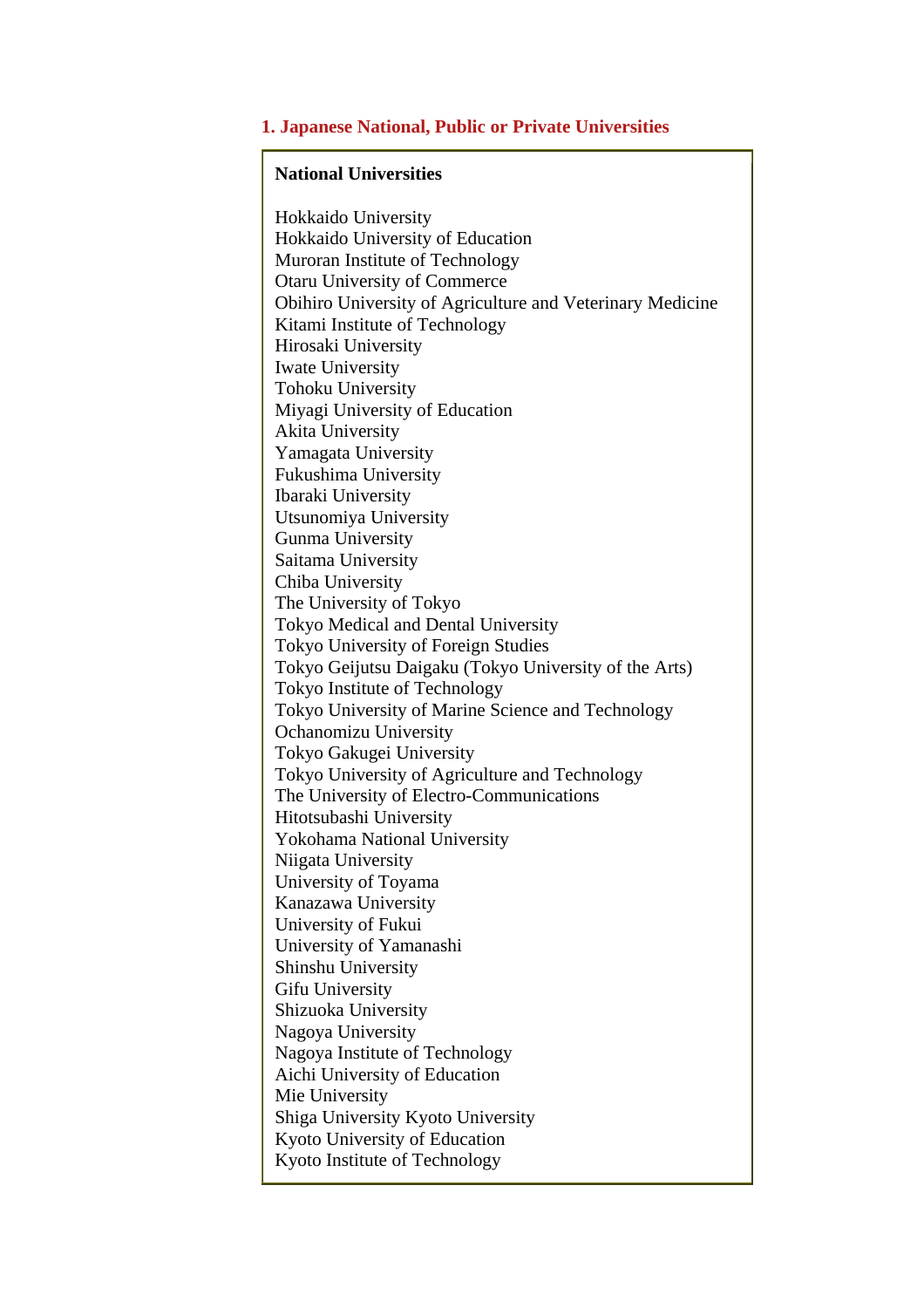Osaka University Osaka Kyoiku University Kobe University Nara University of Education Nara Women's University Wakayama University Tottori University Shimane University Okayama University Hiroshima University Yamaguchi University The University of Tokushima Kagawa University Ehime University Kochi University Kyushu Institute of Technology Fukuoka University of Education Kyushu University Saga University Nagasaki University Kumamoto University Oita University University of Miyazaki Kagoshima University University of the Ryukyus Asahikawa Medical College University of Tsukuba Hamamatsu University School of Medicine Shiga University of Medical Science Nagaoka University of Technology Toyohashi University of Technology Joetsu University of Education Hyogo University of Teacher Education Naruto University of Education National Institute of Fitness and Sports in Kanoya The Graduate University for Advanced Studies Japan Advanced Institute of Science and Technology Nara Institute of Science and Technology National Graduate Institute for Policy Studies Tsukuba University of Technology

# **Public Universities**

Sapporo Medical University Fukushima Medical University Takasaki City University of Economics Gunma Prefectural Women's University Tokyo Metropolitan University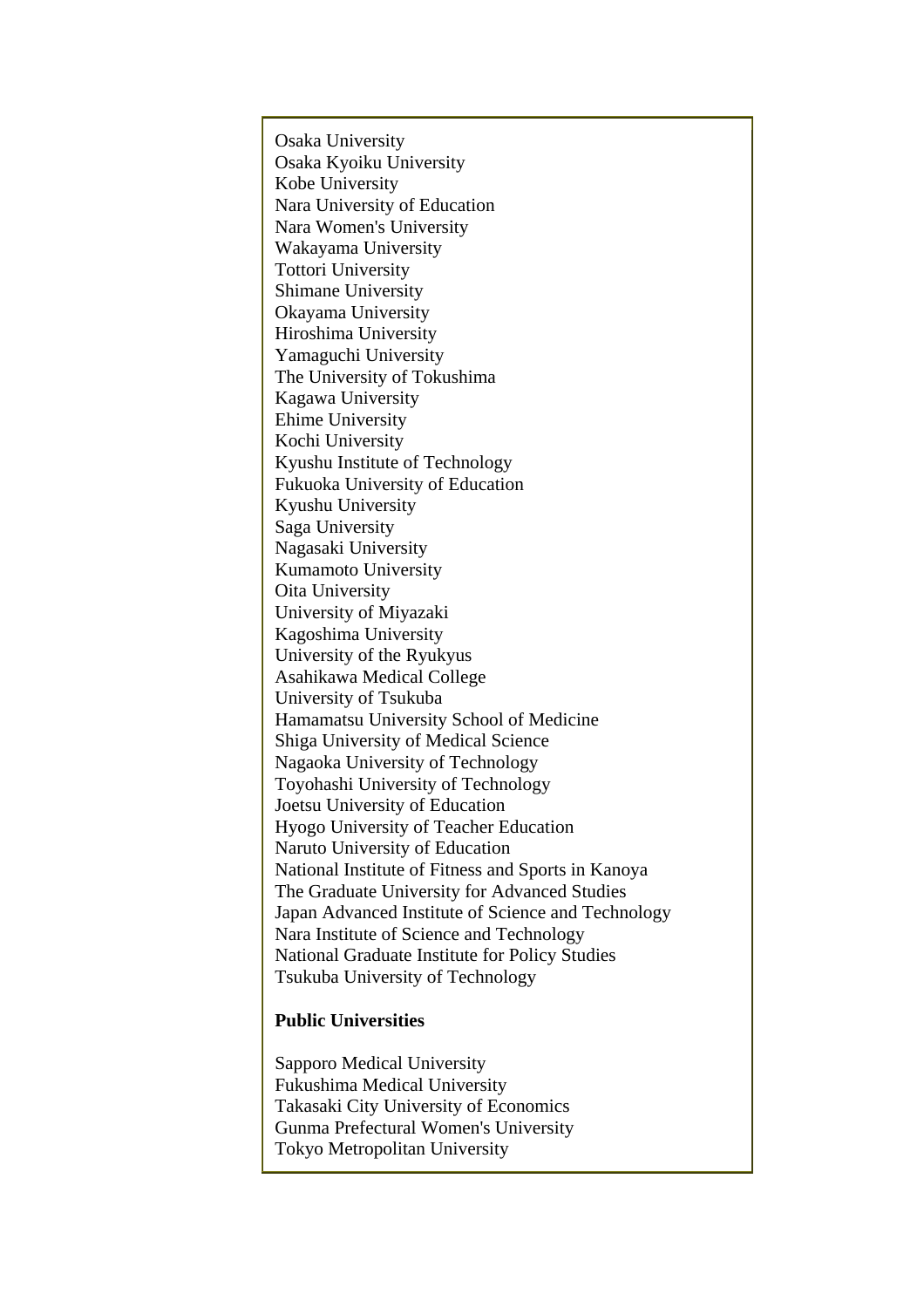Yokohama City University Kanazawa College of Art Gifu Pharmaceutical University Aichi Prefectural University Nagoya City University Kyoto City University of Arts Kyoto Prefectural University Kyoto Prefectural University of Medicine Osaka City University Osaka Prefecture University Kobe City University of Foreign Studies Nara Medical University Wakayama Medical University Yamaguchi Prefectural University Kochi Women's University The University of Kitakyushu Kyushu Dental College Fukuoka Women's University University of Nagasaki Prefectural University of Kumamoto Tokyo Metropolitan Institute of Technology Okinawa Prefectural University of Arts University of Shizuoka Toyama Prefectural University Fukui Prefectural University Fukuoka Prefectural University The University of Aizu Okayama Prefectural University Hiroshima City University Nagano College of Nursing The University of Shiga Prefecture Kobe City College of Nursing Miyagi University Maebashi Institute of Technology Mie Prefectural College of Nursing Miyazaki Prefectural Nursing University Iwate Prefectural University Tokyo Metropolitan University of Health Sciences Oita University of Nursing and Health Sciences Aomori University of Health and Welfare Akita Prefectural University Saitama Prefectural University Okinawa Prefectural College of Nursing Future University-Hakodate Yamagata Prefectural University of Health Sciences Ishikawa Prefectural Nursing University Gifu College of Nursing The University of Shimane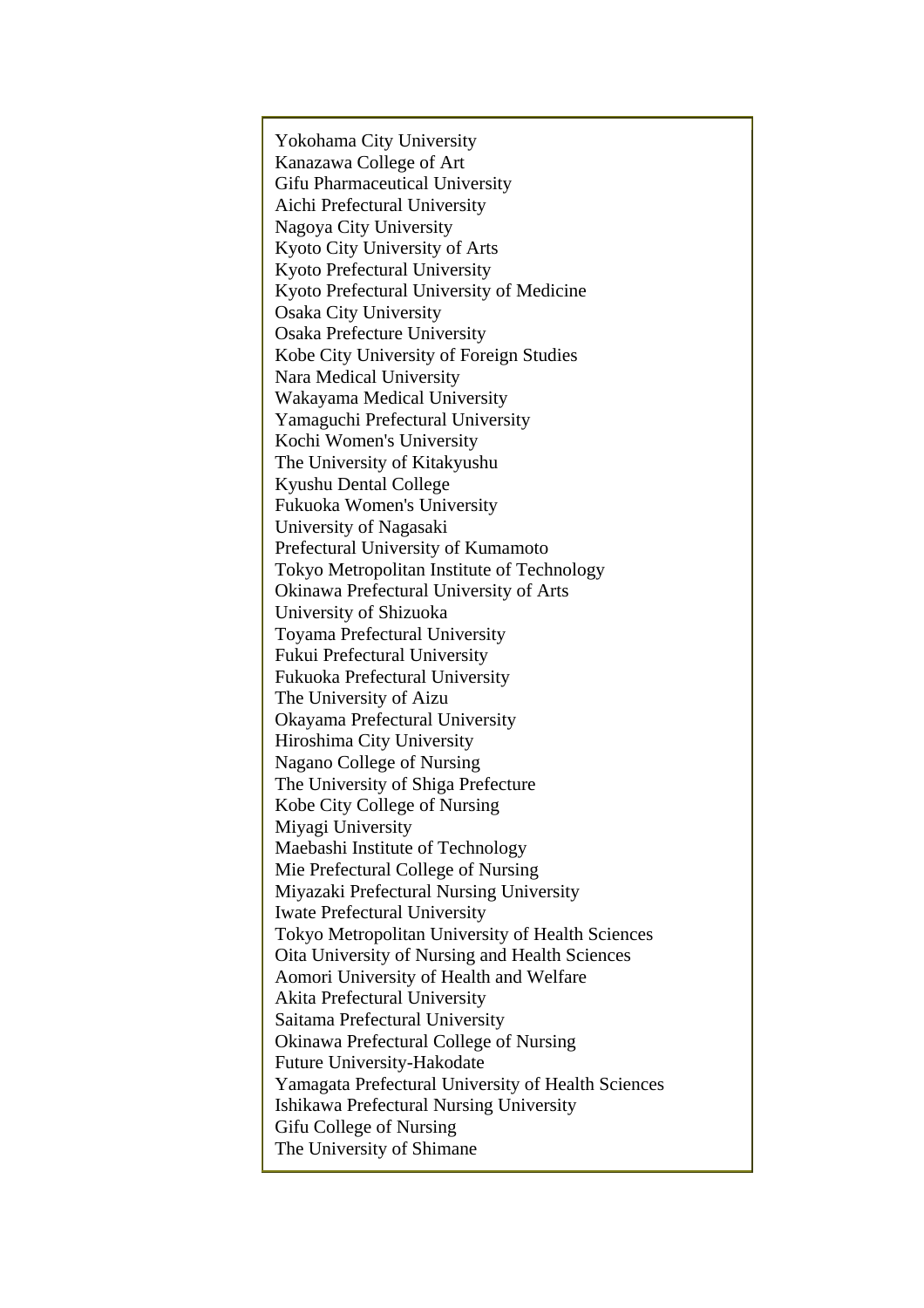Institute of Advanced Media Arts and Sciences Onomichi University Kanagawa University of Human Services Akita International University University of Hyogo Kagawa Prefectural College of Health Sciences Gunma Prefectural College of Health Sciences Tokyo Metropolitan University Ishikawa Prefectural University Yamanashi Prefectural University Prefectural University of Hiroshima Sapporo City University Advanced Institute of Industrial Technology Kochi University of Technology

## **Private Universities**

Sapporo University Sapporo Gakuin University Hokusei Gakuen University Hokkai-Gakuen University Rakuno Gakuen University Health Sciences University of Hokkaido Hokkai School of Commerce Hachinohe Institute of Technology Iwate Medical University Fuji University Morioka College Tohoku Gakuin University Tohoku Institute of Technology Tohoku Fukushi University Tohoku Pharmaceutical University Tohoku Seikatsu Bunka University Ryutsu Keizai University Tokiwa University Ashikaga Institute of Technology Jichi Medical University Dokkyo Medical University Atomi University Tokyo International University Josai University Dokkyo University Nippon Institute of Technology Bunkyo University Meikai University Saitama Medical University Saitama Institute of Technology Nihon Pharmaceutical University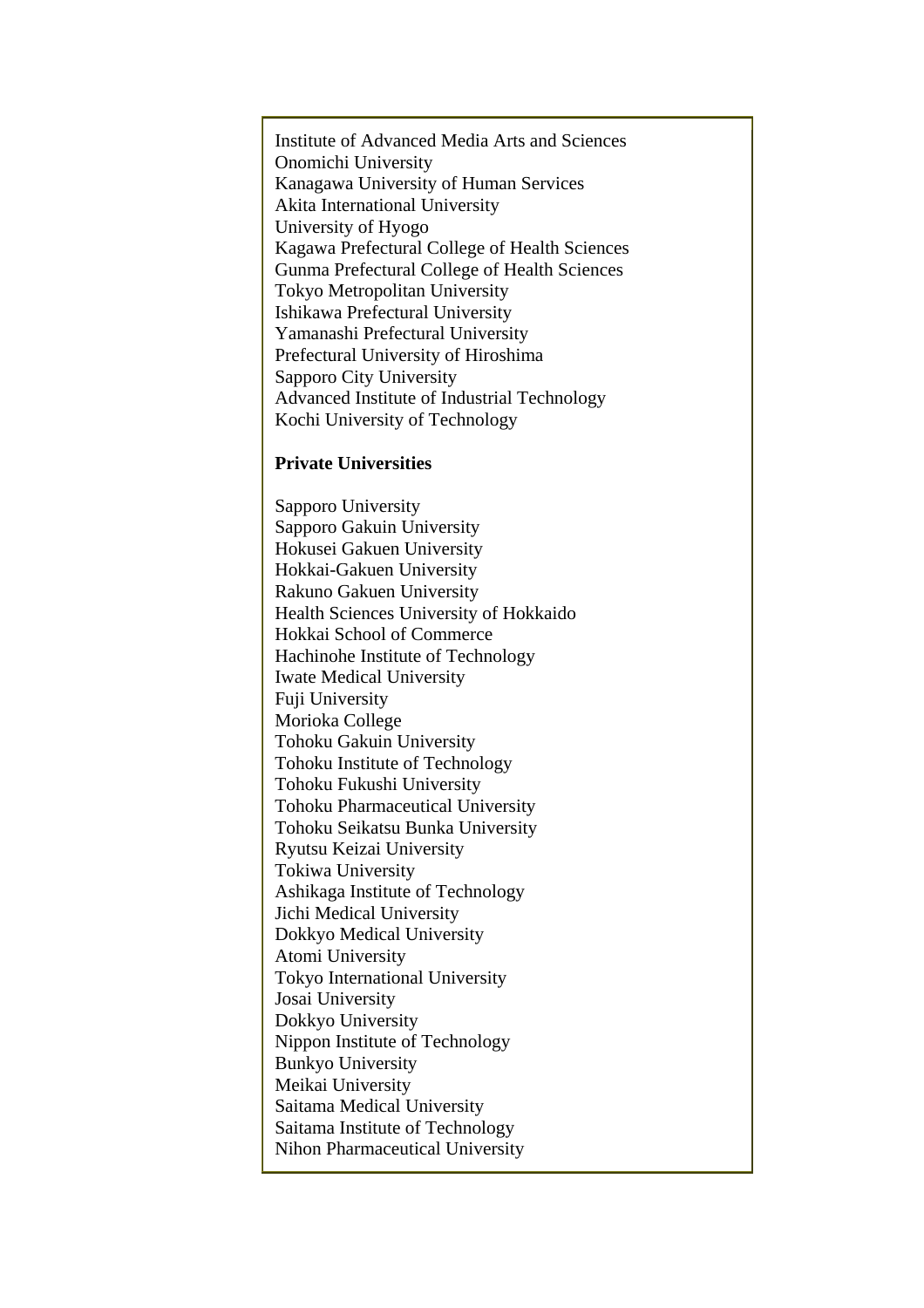Shukutoku University Chiba Institute of Technology Reitaku University Chiba Institute of Science Ryotokuji University Aoyama Gakuin University Otsuma Women's University Gakushuin University Kitasato University Kyoritsu Women's University Keio University Kogakuin University Kokugakuin University Kokushikan University Komazawa University Jissen Women's University Shibaura Institute of Technology Juntendo University Sophia University Showa University Showa Women's University Showa Pharmaceutical University Kagawa Nutrition University Joshibi University of Art and Design Seijo University University of the Sacred Heart, Tokyo Seisen University St. Luke's College of Nursing Senshu University Takachiho University Taisho University Daito Bunka University Takushoku University Tama Art University Chuo University Tokai University Tokyo Medical University Tokyo Kasei University Tokyo Dental College The Jikei University School of Medicine Tokyo Woman's Christian University Tokyo Women's Medical University Tokyo Denki University Tokyo University of Agriculture Tokyo University of Pharmacy and Life Sciences Tokyo University of Science Toho University Toyo University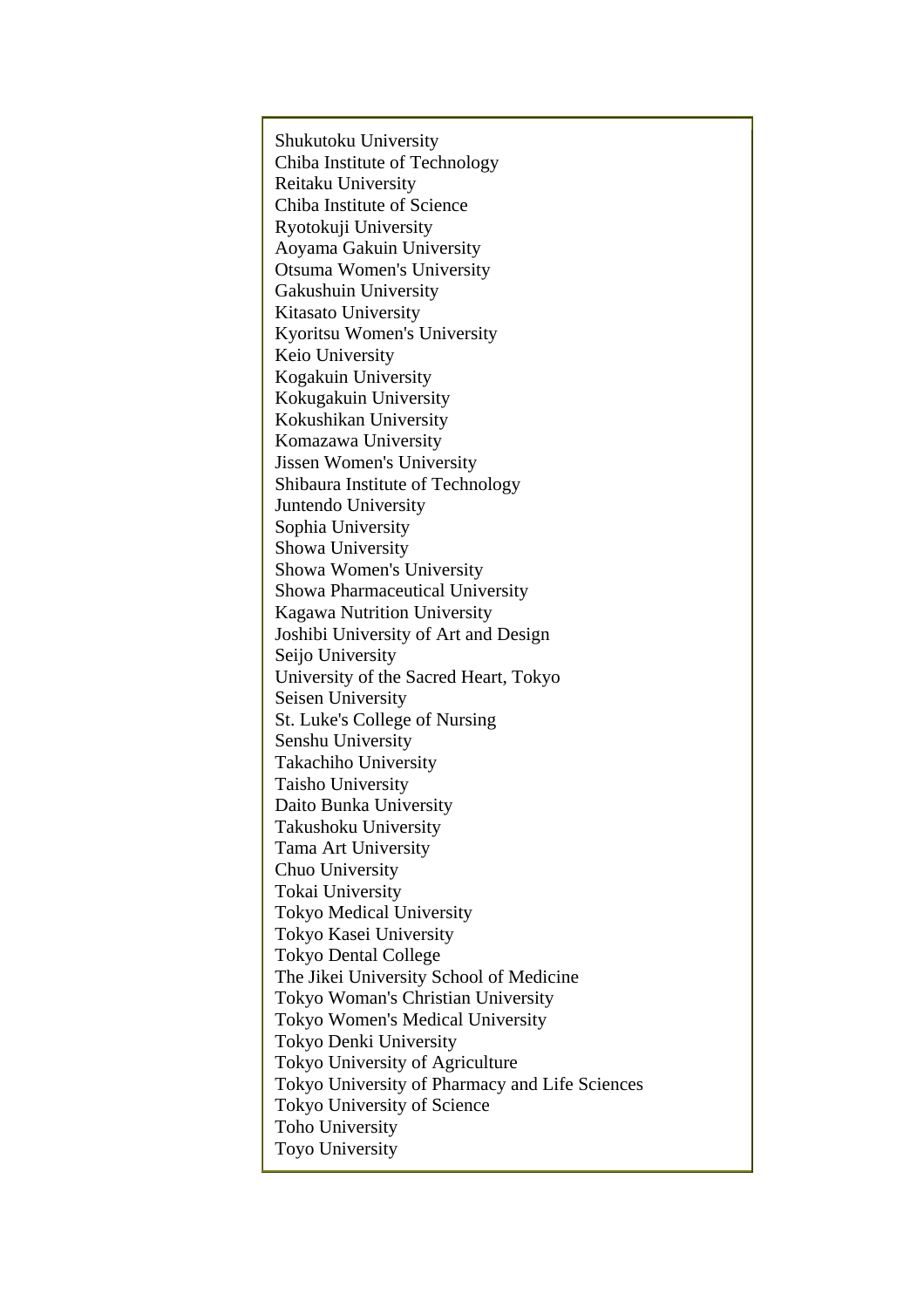Tokyo College of Music Nishogakusha University Nihon University Nippon Medical School The Nippon Dental University Japan College of Social Work Japan Women's University Japan Women's College of Physical Education Japan Lutheran College Bunka Women's University Hosei University Hoshi University Musashi University Meiji University Meiji Gakuin University Meiji Pharmaceutical University Rikkyo University Rissho University Waseda University Musashino University The Graduate School for the Creation of New Photonics Industries Asia University J. F. Oberlin University Kunitachi College of Music International Christian University Shirayuri College Seikei University Tamagawa University Tsuda College Teikyo University Tokyo Keizai University Tokyo Women's College of Physical Education Tokyo Zokei University Nippon Veterinary and Life Science University Musashino Art University Meisei University Wako University Kyorin University Soka University Kanagawa University Kanto Gakuin University Tsurumi University Yashima Gakuen University Institute of Information Security Seisa University Azabu University Kanagawa Dental College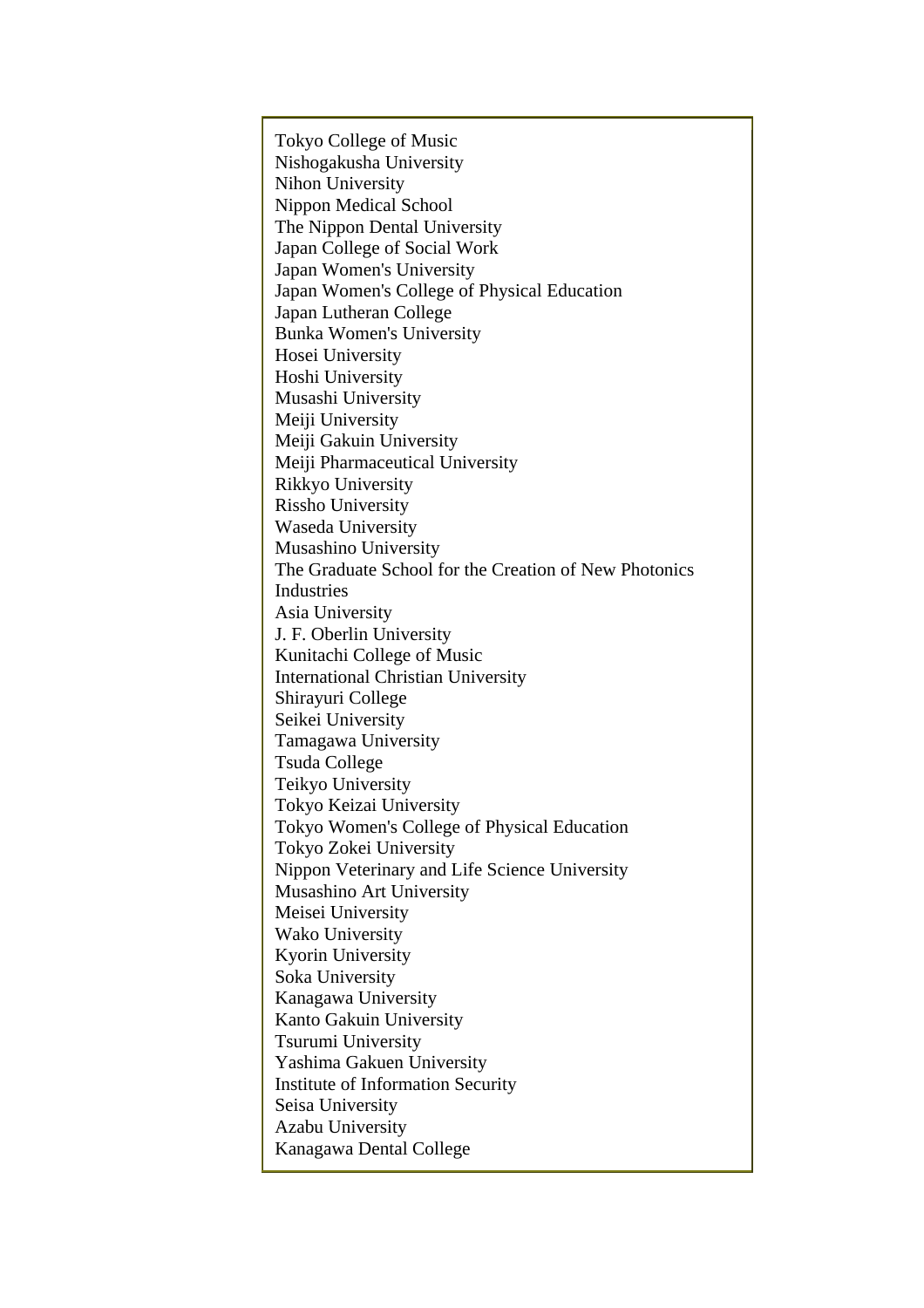Kamakura Women's University Shonan Institute of Technology Sagami Women's University Tokyo Polytechnic University St.Marianna University School of Medicine Kanagawa Institute of Technology Niigata University of Pharmacy and Applied Life Sciences International University of Japan Graduate Institute for Entrepreneurial Studies Kanazawa Institute of Technology Kanazawa Medical University Fukui University of Technology Yamanashi Gakuin University Seisen Jogakuin College Nagano University Asahi University Gifu Shotoku Gakuen University Tokai Women's University Aichi Gakuin University Aichi Institute of Technology Kinjo Gakuin University Sugiyama Jogakuen University Chukyo University Nagoya University of Commerce & Business Nanzan University Nihon Fukushi University Meijo University Toyota Technological Institute Aichi University Chubu University Fujita Health University Aichi Medical University Aichi Shukutoku University Mie Chukyo University Nagahama Institute of Bio-Science and Technology Biwako Seikei Sport College Kogakkan University The Kyoto College of Graduate Studies for Informatics Otani University Kyoto University of Foreign Studies Kyoto Sangyo University Kyoto Women's University Kyoto Pharmaceutical University Kyoto Tachibana University Doshisha University Doshisha Women's College of Liberal Arts Hanazono University Bukkyo University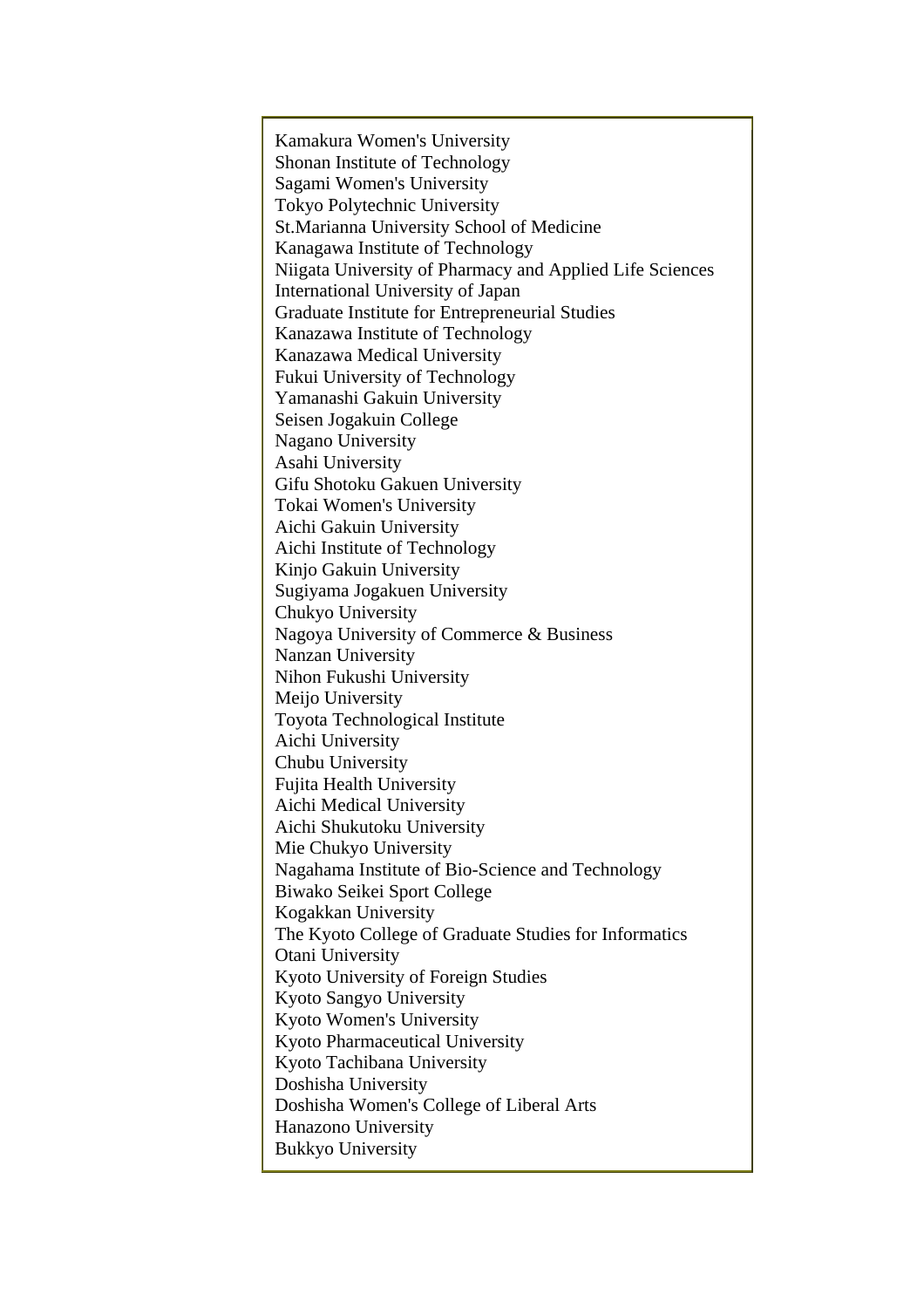Ritsumeikan University Ryukoku University Kyoto Gakuen University Kyoto Seika University Meiji University of Integrative Medicine Osaka Jogakuin College Aino University Osaka University of Economics Osaka Institute of Technology Osaka Dental University St. Andrew's University Setsunan University Senri Kinran University Osaka Medical College Osaka College of Music Osaka Gakuin University Osaka University of Arts Osaka Sangyo University Osaka Shoin Women's University Osaka Electro-Communication University Osaka Ohtani University Otemon Gakuin University Kansai University Kansai Medical University Kansai Gaidai University Kinki University Tezukayamagakuin University Hannan University Konan University Konan Women's University Kobe Gakuin University Kobe Women's University Kobe Pharmaceutical University Kobe Shoin Women's University Kwansei Gakuin University Kobe College Mukogawa Women's University Hyogo College of Medicine Tenri University Nara University Koyasan University Mimasaka University Shujitsu University Okayama University of Science Notre Dame Seishin University Kawasaki Medical School Hiroshima University of Economics Hiroshima Institute of Technology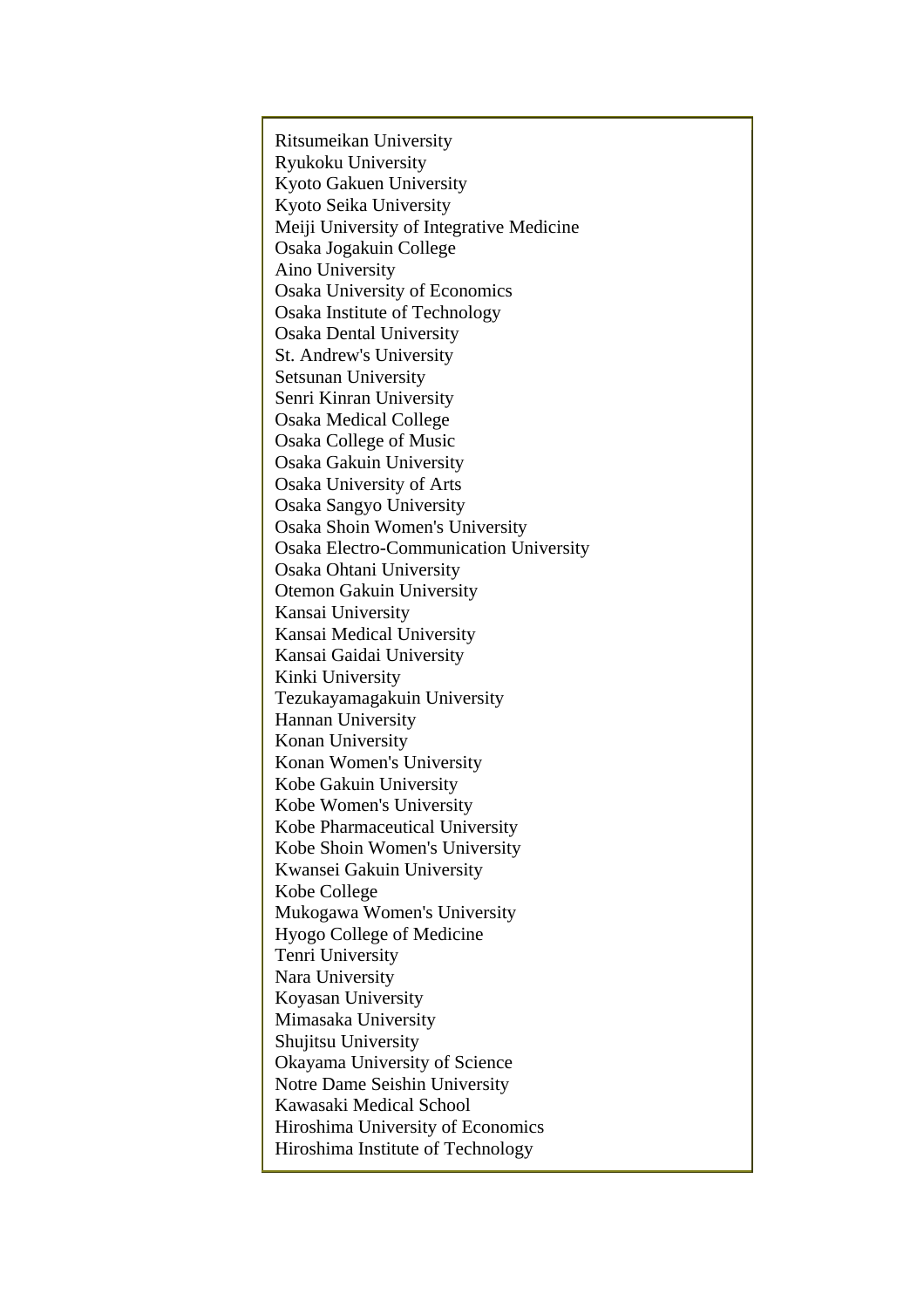Hiroshima Shudo University Hiroshima Jogakuin University Yasuda Women's University Fukuyama University Shikoku University Tokushima Bunri University Kyushu Kyoritsu University Kyushu International University Fukuoka Dental College Kyushu Sangyo University Kurume University Seinan Gakuin University Tohwa University Fukuoka University Fukuoka Institute of Technology University of Occupational and Environmental Health,Japan Kwassui Women's College Nagasaki Institute of Applied Science Kumamoto Gakuen University Sojo University Nippon Bunri University Beppu University Daiichi Institute of Technology Shigakukan University Okinawa International University Showa University of Music Tokyo University of Technology Hakuoh University Iwaki Meisei University Surugadai University Kanda University of International Studies Kanazawa Gakuin University Himeji Dokkyo University Miyazaki Sangyo-keiei University The Japanese Red Cross College of Nursing Seigakuin University Tokyo University of Information Sciences Niigata Sangyo University Nagoya University Of Foreign Studies Yokkaichi University Osaka International University University of Marketing and Distribution Sciences St. Catherine University Chikushi Jogakuen University Hokkaido Information University Ishinomaki Senshu University Sakushin Gakuin University Tama University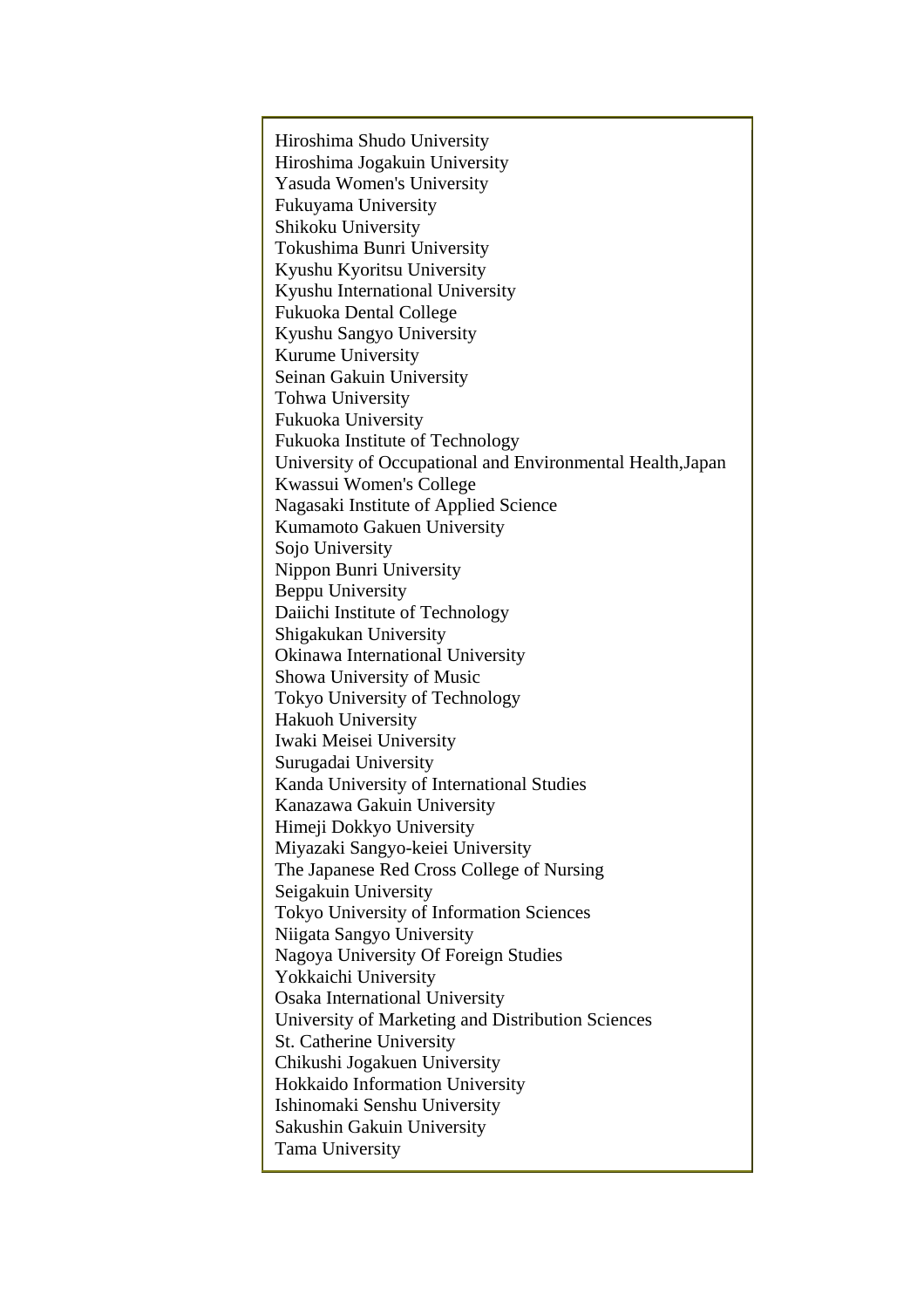Takaoka University of Law Kobe Design University Tokyo Christian University Teikyo University of Science & Technology Kibi International University Shizuoka Institute of Science and Technology Kyoto University of Art and Design Kawasaki University of Medical Welfare Tokyo Seitoku University Komazawa Women's University Chukyo Gakuin University Sanyo Gakuen University Seinan Jo Gakuin University Meio University Higashi Nippon International University International University of Health and Welfare Hyogo university Tokyo University of Science. Yamaguchi Tsukuba Gakuin University International College for Postgraduate Buddhist Studies Kyoto Bunkyo University Chitose Institute of Science and Technology Tomakomai Komazawa University Aomori Chuo Gakuin University Hiroshima International University Tohoku Bunka Gakuen University Bunri University of Hospitality Tenshi College Tokyo University of Social Welfare Shobi University Niigata Seiryo University Kinjo University Shizuoka University of Art and Culture Fuji Tokoha University Aichi University of Technology Nagoya Sangyo University Heian Jogakuin St.Agnes School Osaka University of Tourism Nagasaki International University Ritsumeikan Asia Pacific University Kyoto Notre Dame University Takasaki University of Health and Welfare Kyoei University Tottori University of Environmental Studies The Japanese Red Cross Kyushu International College of Nursing Hokusho University The International University of Kagoshima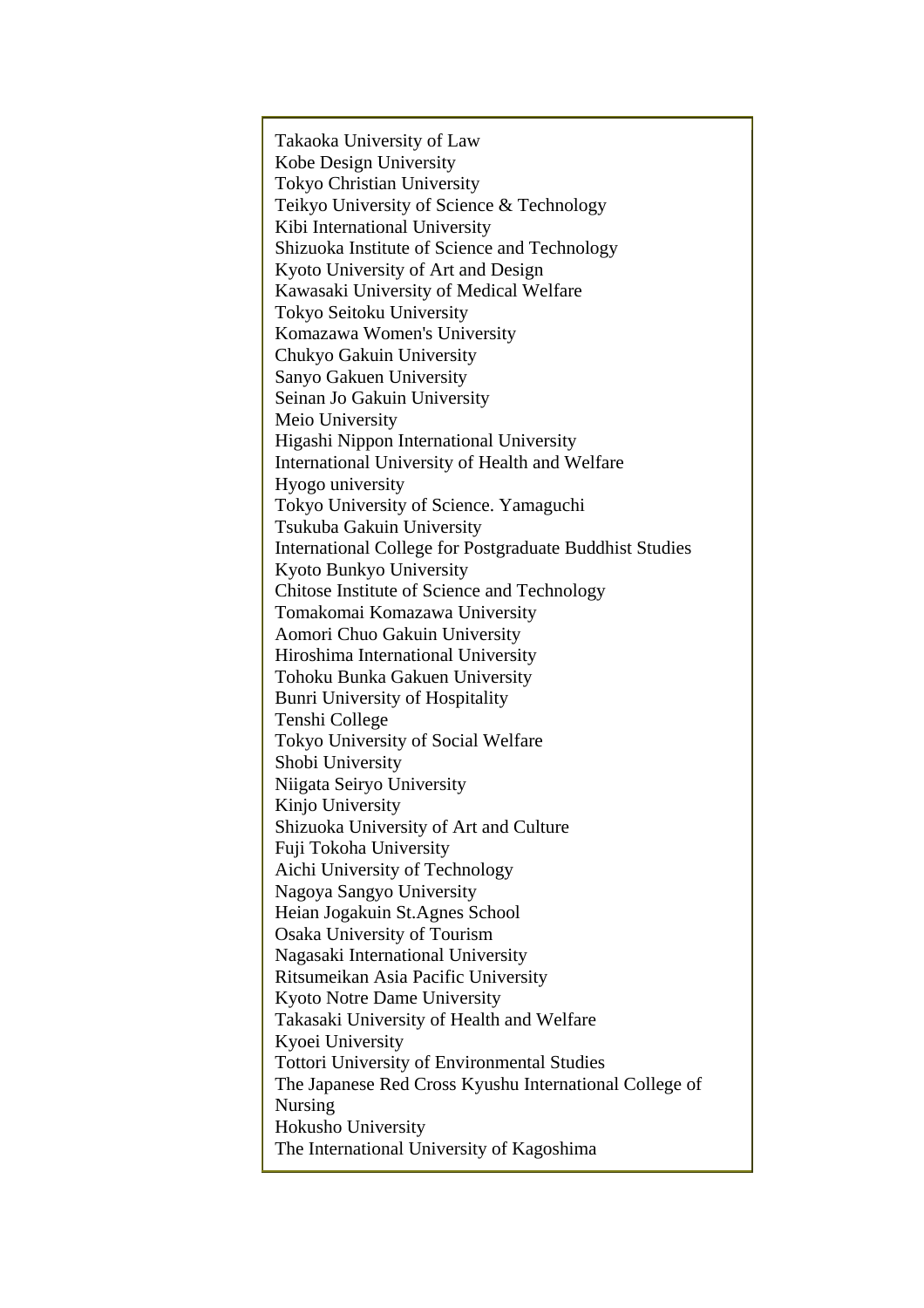Tokyo Jogakkan College Yamanashi Eiwa College Seijoh University Ube Frontier University Bunkyo Gakuin University Seirei Christopher University Yokkaichi Nursing and Medical Care University Hyogo University of Health Sciences Cyber University Kobe Tokiwa University Tokai Gakuin University Tokyo Ariake University of Medical and Health Sciences Tokyo City University Fukuoka Social Medical Welfare University Kobe Tokiwa Junior College Bunkyo University Women's College Kyoto Women's Junior College Nagoya College Joshibi Junior College of Art and Design Hokusei Gakuen University Junior College Asahikawa University, Women's Junior College Sapporo University Women's Junior College Tokiwa Junior College Sano College Komazawa Women's junior College Junior College of Kagawa Nutrition University Tokyo Women's Junior College of Physical Education Asia University Junior College Otsuma Women's University Junior College Division Showa Women's University Junior College Kamakura Women's Junior College Niigata Seiryo University Junior College Kanazawa Gakuin College Seiryo Women's Junior College Heian Jogakuin St.Agnes College Otani University Junior College Ryukoku University Junior College Osaka Jogakuin 2-year College Kansai Gaidai College Senri Kinran College Shijonawate Gakuen Junior College Poole Gakuin College Aino Gakuin College Hyogo College Mukogawa Women's University Junior College Division Yasuda Women's College Shikoku University Junior College Chikushi Jogakuen University Junior College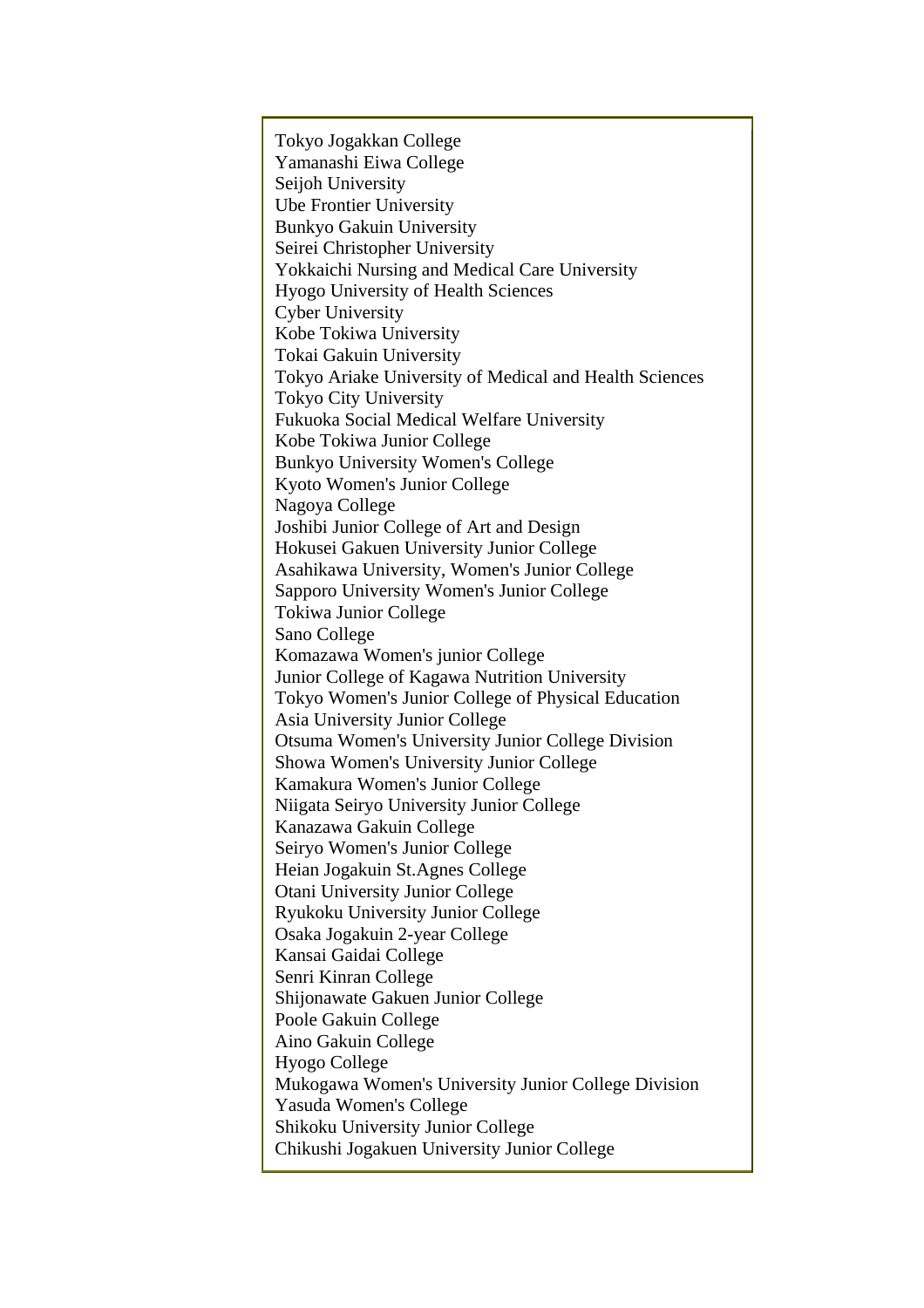Fukuoka Jo Gakuin Junior College Osaka Seikei College Kagoshima Prefectural College Hokusho College College of Nagoya Bunri University Kobe Tokiwa College

#### **Others**

The Open University of Japan

# **2. Inter-University Research Institutes**

National Institutes for the Humanities Research Organization of Information and Systems National Institutes of Natural Sciences High Energy Accelerator Research Organization

# **3. National College of Technology**

Wakayama National College of Technology Matsue College of Technology Kurume National College of Technology Hachinohe National College of Technology Nagaoka National College of Technology Miyakonojo National College of Technology Tokyo National College of Technology Niihama National College of Technology Akita National College of Technology Sasebo National College of Technology Tokyo Metropolitan College of Technology Gunma National College of Technology Yonago National College of Technology Hakodate National College of Technology Kushiro National College of Technology Ichinoseki National College of Technology Sendai National College of Technology Tsuruoka National College of Technology Ibaraki National College of Technology Oyama National College of Technology Kisarazu National College of Technology Ishikawa National College of Technology Fukui National College of Technology Nagano National College of Technology Gifu National College of Technology Numazu National College of Technology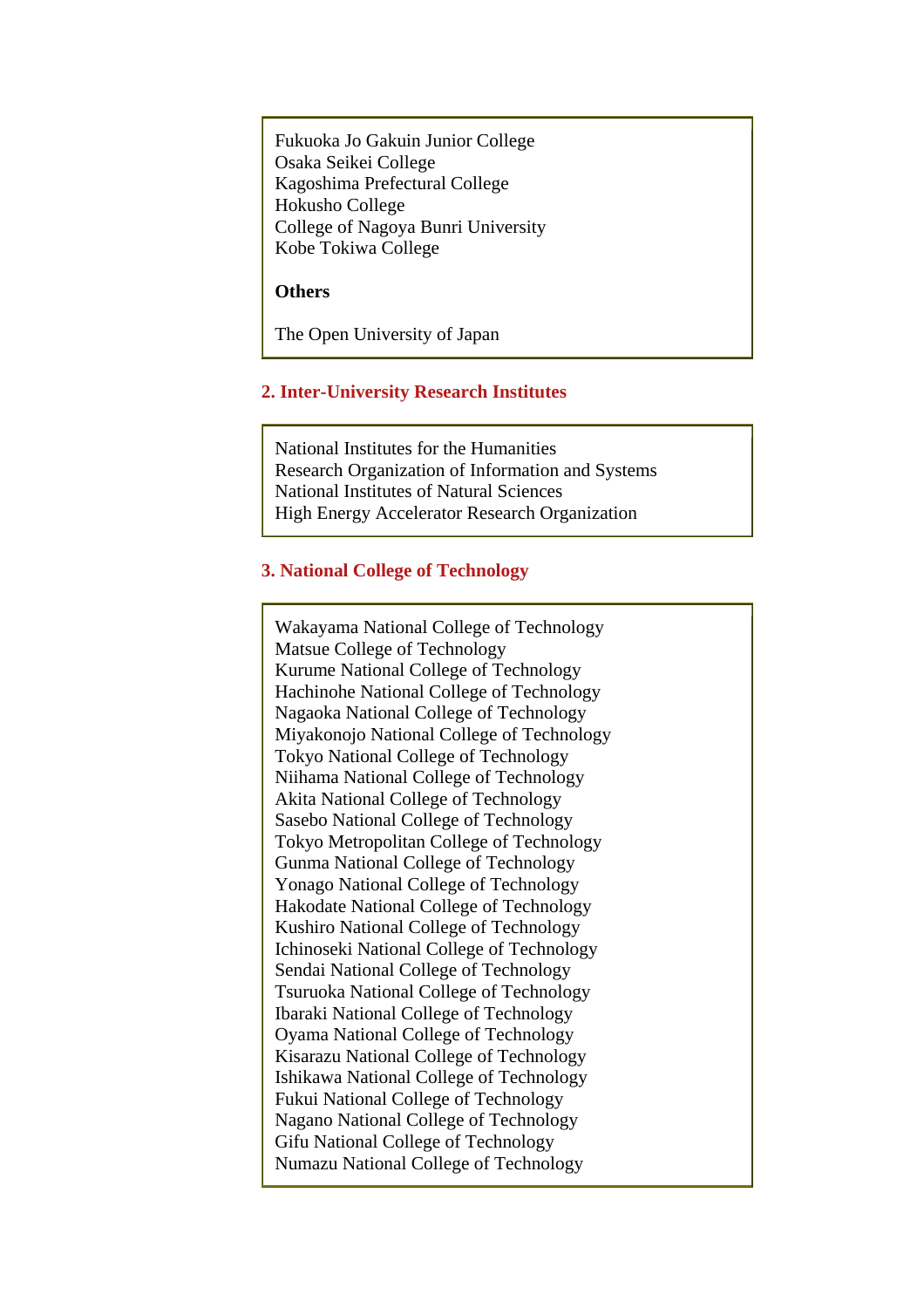Toyota National College of Technology Kinki University Technical College Maizuru National College of Technology Osaka Prefectural College of Technology Akashi National College of Technology Nara National College of Technology Tsuyama National College of Technology Kure National College of Technology Hiroshima National College of Maritime Technology Ube National College of Technology Oshima National College of Maritime Technology Tokuyama College of Technology Takamatsu National College of Technology Takuma National College of Technology Yuge National College of Maritime Technology Kochi National College of Technology Ariake National College of Technology Kitakyushu National College of Technology Oita National College of Technology Kagoshima National College of Technology Okinawa National College of Technology Tokyo Metropolitan College of Industrial Technology Kumamoto National College of Technology

## **4. National Laboratories / Independent Administrative Institutions**

National Center for University Entrance Examinations National Institution for Academic Degrees and University Evaluation National Institute for Land and Infrastructure Management National Research Institute of Police Science National Institute of Public Health National Research Institute for Child Health and Development National Institute of Science and Technology Policy Policy Research Institute, Ministry of Agriculture, Forestry and Fisheries National Institute for Minamata Disease Akita Research Institute of Food and Brewing Yamanashi Institute of Environmental Sciences Yamanashi Forest Research Institute Osaka Museum of Natural History Kashihara Archaeological Institute, Nara Prefecture Kitakyushu Museum of Natural History & Human History Civil Engineering Research Institute of Hokkaido National Institute for Materials Science National Maritime Research Institute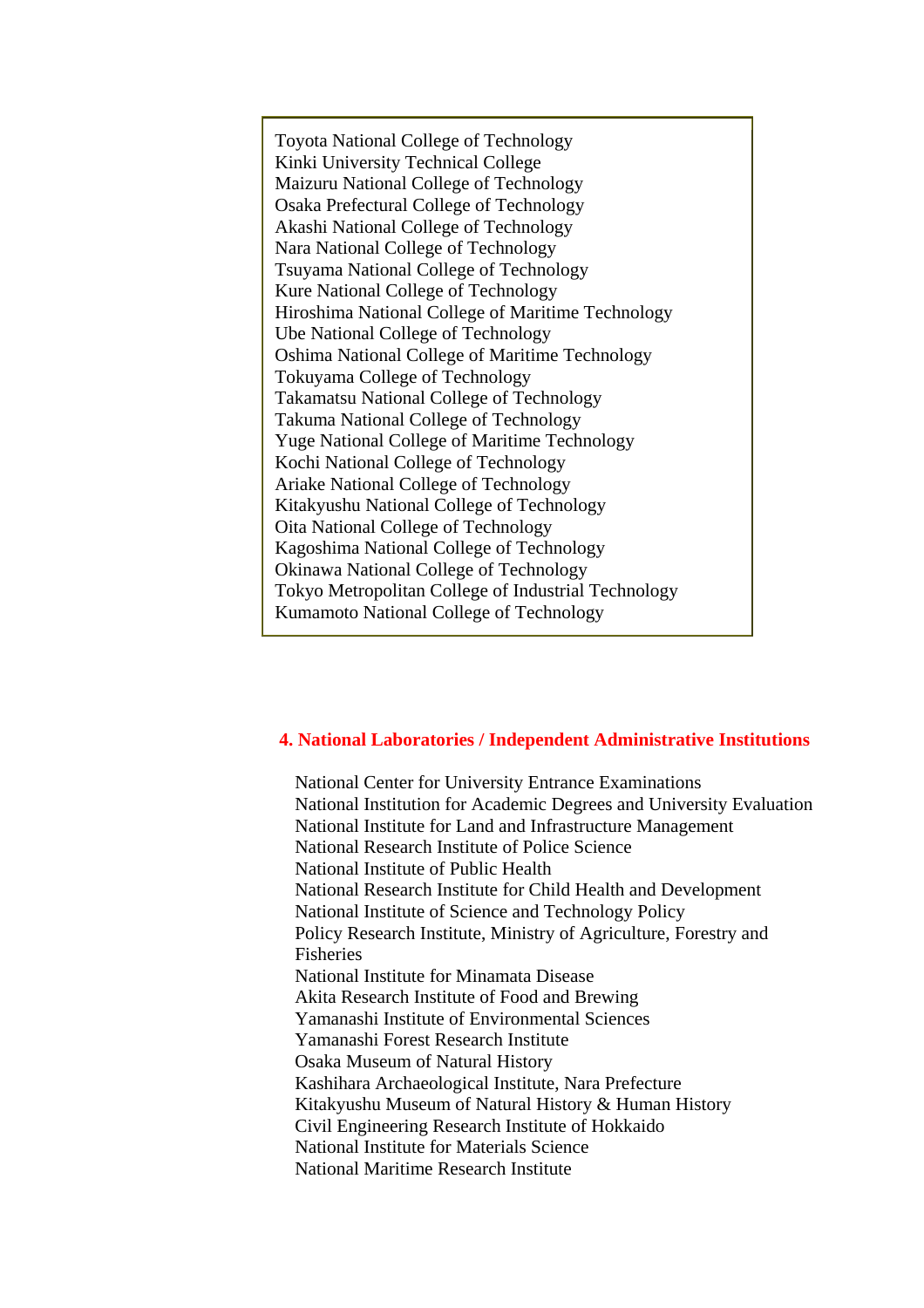National Institute of Occupational Safety and Health, Japan Research Institute of Economy, Trade and Industry, IAA Port and Airport Research Institute Iwate Biotechnology Research Center Japan Fine Ceramics Center Fukuoka Industrial Technology Center Kobayashi Institute of Physical Research Nippon Institute For Biological Science Yamashina Institute for Ornithology The Association for Earthquake Disaster Prevention Fukada Geological Institute Construction Engineering Research Institute Foundation The Tottori Mycological Institute Fuzzy Logic Systems Institute National Research Institute of Brewing Electronic Navigation Research Institute The Institute for Global Environmental Strategies The Wakasa Wan Energy Research Center Disaster Reduction and Human Renovation Institution Radiation Effects Research Foundation The Research Institute of Tuberculosis, Japan Anti-Tuberculosis Association Center for Environmental Science in Saitama Kanagawa Cancer Center Research Institute Industrial Technology Center of Nagasaki Hokkaido Forestry Research Institute Mie Prefecture Health and Environment Research Institute Hot Springs Research Institute of Kanagawa Prefecture Japan Aerospace Exploration Agency National Agriculture and Bio-oriented Technology Research Advancement Institution Japan Science and Technology Agency National Institute of Information and Communications Technology Kazusa DNA Research Institute Tokushima Prefectural Museum Miyazaki Prefectural Wood Utilization Research Center NTT Communication Science Laboratories Biohistory Research Hall National Center for Geriatrics and Gerontology Japan Agency for Marine-Earth Science and Technology Clinical Research Center. Chiba-East National Hospital National Hospital Organization National Hospital Organization Tokyo Medical Center (National Institute of Sensory Organs) National Hospital Organization Nagoya Medical Center National Hospital Organization Kyoto Medical Center National Hospital Organization Kure Medical Center National Hospital Organization Kinki-chuo Chest Medical Center (Clinical Research Center) National Institute of Biomedical Innovation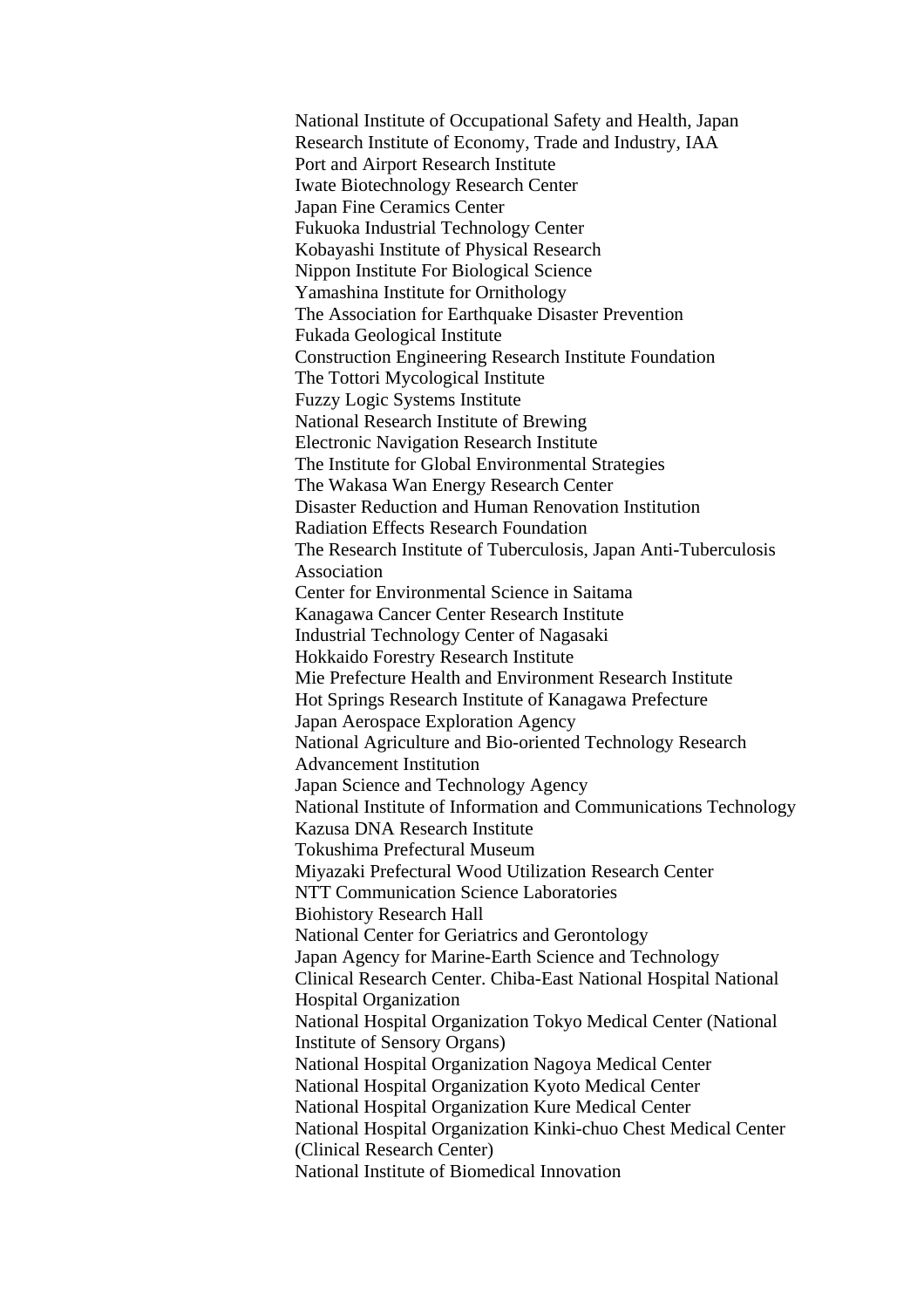Kagawa National Children's Hospital NHO Murayama Medical Center Institute of Developing Economies-Japan External Trade **Organization** Akita Research and Develpoment Center Okinawa Institute of Science and Technology Promotion Corporation National Livestock Breeding Center Kanagawa Industrial Technology Center Hiroshima Prefectural Technology Research Institute National Hospital Organization Kagoshima Medical Center National Institute for Agro-Environmental Sciences National Institute for Rural Engineering National Food Research Institute National Research Institute for Earth Science and Disaster Prevention National Institute of Radiological Sciences National Institute for Environmental Studies Hydrographic and Oceanographic Department, Japan Coast Guard Meteorological Research Institute(MRI), Japan Meteorological Agency National Cancer Center National Center of Neurology and Psychiatry National Institute of Infectious Diseases National Cardiovascular Center Research Institute Research Institute, National Rehabilitation Center for Persons with **Disabilities** Building Research Institute Hokkaido Fish Hatchery Aichi Cancer Center Tokyo Metropolitan Industrial Technology Research Institute Forestry and Forest Products Research Institute Lake Biwa Environmental Research Institute National Institute of Health and Nutrition Institute for Developmental Research, Aichi Human Service Center Research Institute, International Medical Center of Japan Osaka Prefectural Institute of Public Health National Institute of Health Sciences Geography & Crustal Dynamics Research Center Forest Tree Breeding Center National Institute of Occupational Safety and Health, Institute of Industrial Health National Institute of Advanced Industrial Science and Technology National Institute of Agrobiological Sciences National Institute for Educational Policy Research National Museum of Nature and Science Tokyo National Museum Independent Administrative Institution National Research Institute for Cultural Properties, Tokyo Nara National Research Institute for Cultural Properties The National Museum of Modern Art, Tokyo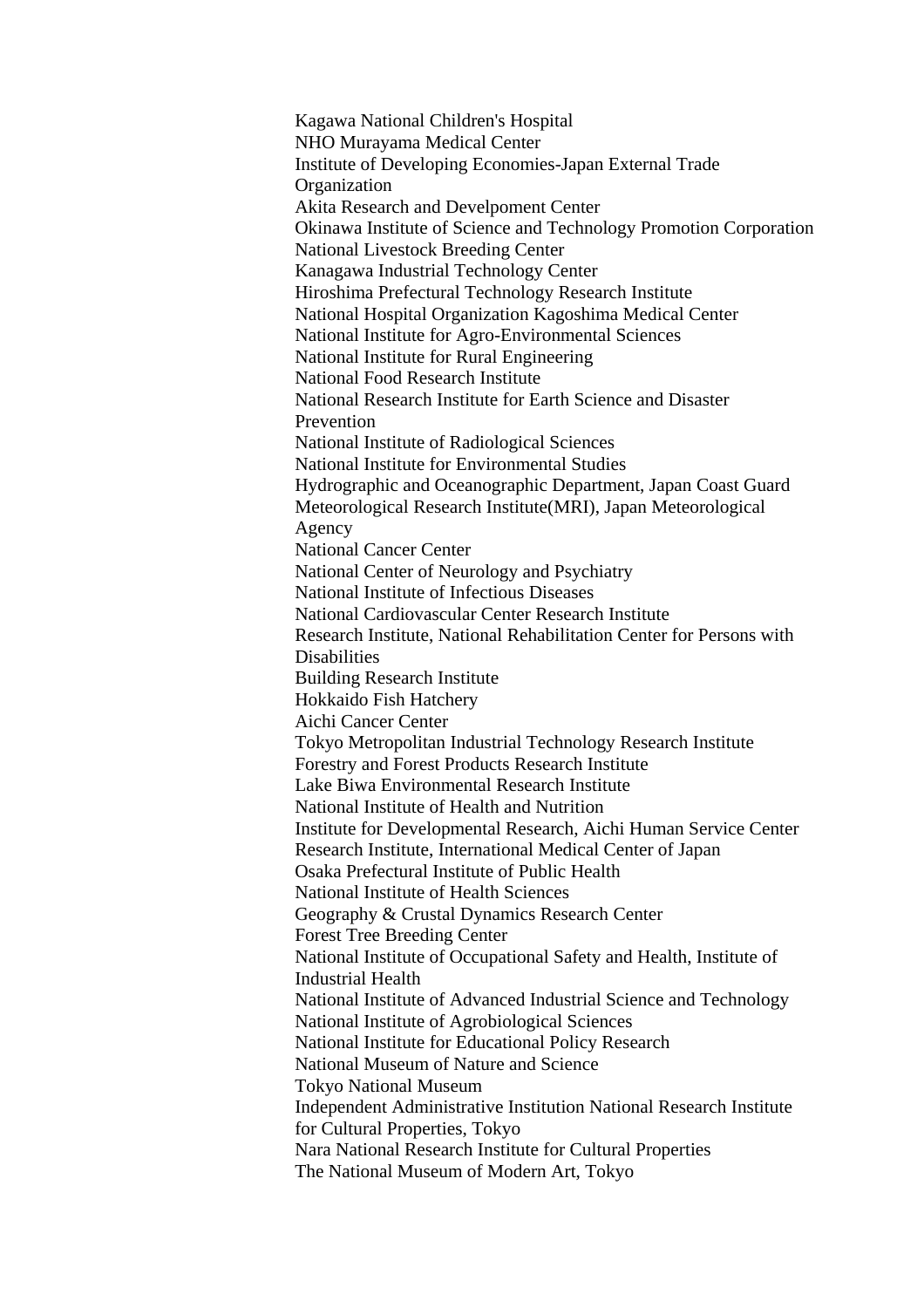The National Museum of Western Art Independent Administrative Institution National Museum of Art Fisheries Research Agency Public Works Research Institute Okayama Institute for Quantum Physics Shizuoka Cancer Center Yamanashi Prefectural Fisheries Technology Center National Agriculture and Food Research Organization National Research Institute of Fire and Disaster The Kochi Prefectural Makino Botanical Garden the Tokyo National Museum of the National Institute for Cultural **Property** National Institutes for Cultural Heritage Kyoto National Museum National Research Institute for Cultural Properties, Tokyo Nara National Research Institute for Cultural Properties National Institute of Special Needs Education National Institute of Occupational Safety and Health, Japan Akita Research Institute for Food and Brewing Japan Atomic Energy Agency RIKEN Japanese Foundation For Cancer Research The Toyo Bunko Osaka Bioscience Institute The Middle Eastern Culture Center in Japan Natural History Museum and Institute, Chiba Osaka Medical Center for Cancer and Cardiovascular Diseases Osaka Municipal Technical Research Institute Institute for Laser Technology International Institute for Advanced Studies Mitsubishi Kagaku Institute of Life Sciences Institute of Systems, Information Technologies and nanotechnologies Kanagawa Academy of Science and Technology Saitama Cancer Center, Research Institute for Clinical Oncology Microbial Chemistry Research Foundation Tokyo Metropolitan Organization for Medical Research Chiba Cancer Center Research Institute Hayashibara Bio Chemical Laboratories, INC. Great Ape Research Institute NEC Corporation Central Research Laboratory Hiroshima City Industrial Promotion Center Tokyo Metropolitan Geriatric Hospital and Institute of Gerontology NTT Basic Research Laboratories, NTT Corporation Quantum Chemistry Research Institute HLSRF Chisan Denboin Advanced Telecommunications Research Institute International Tokyo Metropolitan Foundation for Social Welfare and Public Health Central Research Institute of Electric Power Industry Japan International Research Center for Agricultural Sciences